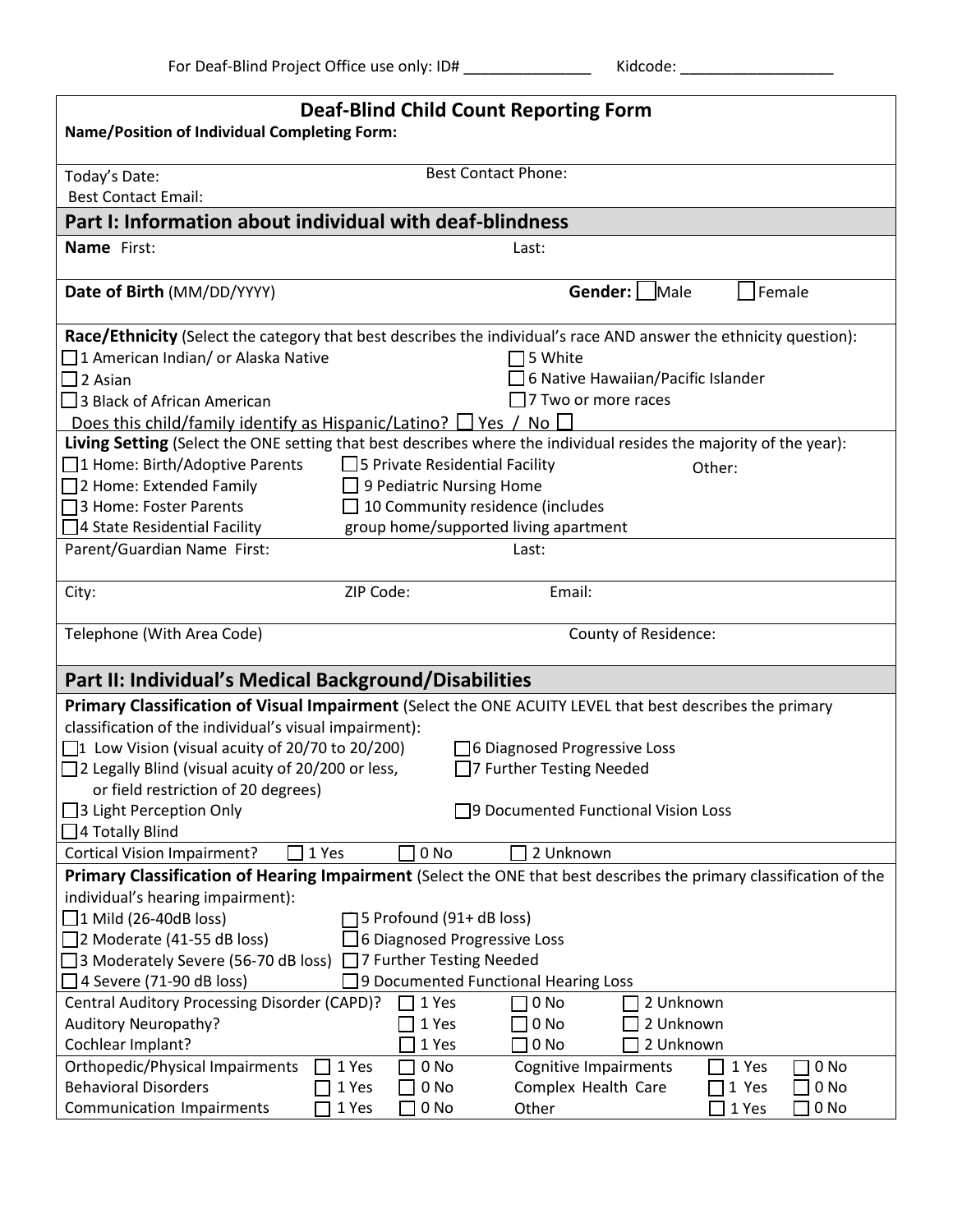**Etiology:** Please **REPORT** the number and name of **ONE etiology** from the list below that best describes the **primary etiology** of the individual's **primary disability**. (Each category includes"Other" with a fill-in text box.)

## **Etiology:**

| <b>Hereditary/Chromosomal Syndromes and Disorders</b> | <b>Hereditary/Chromosomal Syndromes and Disorders</b> |
|-------------------------------------------------------|-------------------------------------------------------|
| 101 Aicardi syndrome                                  | 130 Marshall syndrome                                 |
| 102 Alport syndrome                                   | 131 Maroteaux-Lamy syndrome (MPS VI)                  |
| 103 Alstrom syndrome                                  | 132 Moebius syndrome                                  |
| 104 Apert syndrome (Acrocephalosyndactyly, Type 1)    | 133 Monosomy 10p                                      |
| 105 Bardet-Biedl syndrome (Laurence Moon-Biedl)       | 134 Morquio syndrome (MPS IV-B)                       |
| 106 Batten disease                                    | 135 NF1 - Neurofibromatosis (von Recklinghausen       |
| 107 CHARGE Syndrome                                   | disease)                                              |
| 108 Chromosome 18, Ring 18                            | 136 NF2 - Bilateral Acoustic Neurofibromatosis        |
| 109 Cockayne syndrome                                 | 137 Norrie disease                                    |
|                                                       |                                                       |
| 110 Cogan Syndrome                                    | 138 Optico-Cochleo-Dentate Degeneration               |
| 111 Cornelia de Lange                                 | 139 Pfieffer syndrome                                 |
| 112 Cri du chat syndrome (Chromosome 5p- syndrome)    | 140 Prader-Willi                                      |
| 113 Crigler-Najjar syndrome                           | 141 Pierre-Robin syndrome                             |
| 114 Crouzon syndrome (Craniofacial Dysotosis)         | 142 Refsum syndrome                                   |
| 115 Dandy Walker syndrome                             | 143 Scheie syndrome (MPS I-S)                         |
| 116 Down syndrome (Trisomy 21 syndrome)               | 144 Smith-Lemli-Opitz (SLO) syndrome                  |
| 117 Goldenhar syndrome                                | 145 Stickler syndrome                                 |
| 118 Hand-Schuller-Christian (Histiocytosis X)         | 146 Sturge-Weber syndrome                             |
| 119 Hallgren syndrome                                 | 147 Treacher Collins syndrome                         |
| 120 Herpes-Zoster (or Hunt)                           | 148 Trisomy 13 (Trisomy 13-15, Patau syndrome)        |
| 121 Hunter Syndrome (MPS II)                          | 149 Trisomy 18 (Edwards syndrome)                     |
| 122 Hurler syndrome (MPS I-H)                         | 150 Turner syndrome                                   |
| 123 Kearns-Sayre syndrome                             | 151 Usher I syndrome                                  |
| 124 Klippel-Feil sequence                             | 152 Usher II syndrome                                 |
| 125 Klippel-Trenaunay-Weber syndrome                  | 153 Usher III syndrome                                |
|                                                       |                                                       |
| 126 Kniest Dysplasia                                  | 154 Vogt-Koyanagi-Harada syndrome                     |
| 127 Leber congenital amaurosis                        | 155 Waardenburg syndrome                              |
| 128 Leigh Disease                                     | 156 Wildervanck syndrome                              |
| 129 Marfan syndrome                                   | 157 Wolf-Hirschhorn syndrome (Trisomy 4p)             |
|                                                       |                                                       |
| <b>Pre-Natal/Congenital Complications</b>             | <b>Post-Natal/Non-Congenital Complications</b>        |
| 201 Congenital Rubella                                | 301 Asphyxia                                          |
| 202 Congenital Syphilis                               | 302 Direct Trauma to the eye and/or ear               |
|                                                       |                                                       |
| 203 Congenital Toxoplasmosis                          | 303 Encephalitis                                      |
| 204 Cytomegalovirus (CMV)                             | 304 Infections                                        |
| 205 Fetal Alcohol syndrome                            | 305 Meningitis                                        |
| 206 Hydrocephaly                                      | 306 Severe Head Injury                                |
| 207 Maternal Drug Use                                 | 307 Stroke                                            |
| 208 Microcephaly                                      | 308 Tumors                                            |
| 209 Neonatal Herpes Simplex (HSV)                     | 309 Chemically Induced                                |
|                                                       |                                                       |
|                                                       |                                                       |
| <b>Related to Prematurity</b>                         | <b>Undiagnosed</b>                                    |
| <b>401 Complications of Prematurity</b>               | 501 No Determination of Etiology                      |
|                                                       |                                                       |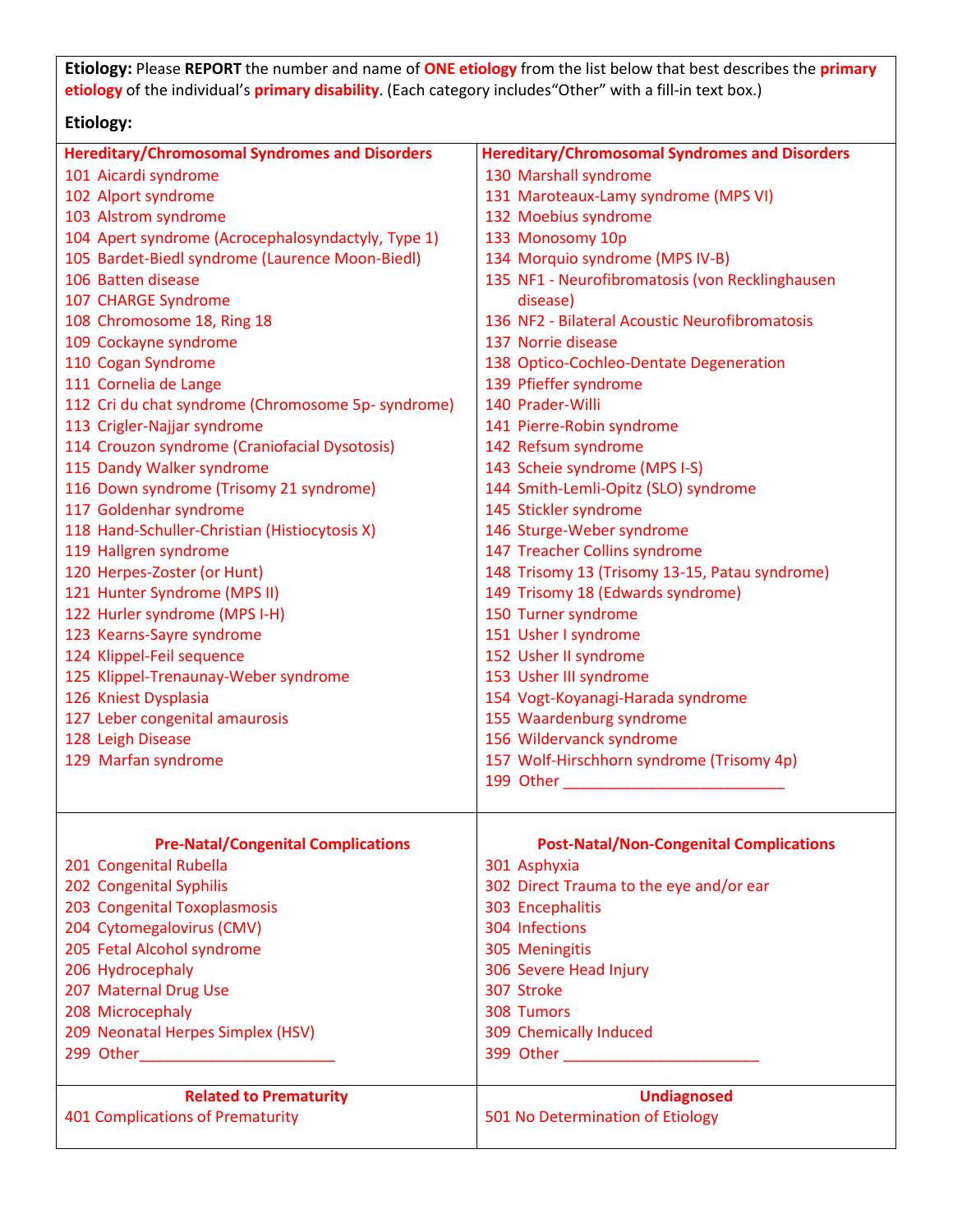|                                                                                                         | Part III IDEA: Please provide information on the individual's Part C OR Part B status                              |  |  |  |  |  |
|---------------------------------------------------------------------------------------------------------|--------------------------------------------------------------------------------------------------------------------|--|--|--|--|--|
| -----Part C (Birth through age 2) -----                                                                 |                                                                                                                    |  |  |  |  |  |
|                                                                                                         | Part C Category Code (Please indicate the primary category code under which the individual was reported on the     |  |  |  |  |  |
| Part C, IDEA Child Count - Select only ONE.)                                                            |                                                                                                                    |  |  |  |  |  |
| □2 Developmentally Delayed<br>$\square$ 1 At-risk                                                       | 388 Not Reported under Part C of IDEA                                                                              |  |  |  |  |  |
| <b>Early Intervention Setting</b>                                                                       |                                                                                                                    |  |  |  |  |  |
| $\Box$ 1 Home<br>□2 Community-based Setting                                                             | □ 3 Other Setting                                                                                                  |  |  |  |  |  |
|                                                                                                         | Special Education Status/Part C Exiting (Please indicate the ONE code that best describes the individual's special |  |  |  |  |  |
| education program status                                                                                |                                                                                                                    |  |  |  |  |  |
| $\Box$ 0 In a Part C early intervention program                                                         | $\mathsf{\bar{\text{}}}$ Died                                                                                      |  |  |  |  |  |
| □1 Completion of IFSP prior to reaching max age                                                         | $\Box$ 7 Moved out of state                                                                                        |  |  |  |  |  |
| For Part C                                                                                              |                                                                                                                    |  |  |  |  |  |
| □ 2 Eligible for IDEA, Part B                                                                           | $\square$ 8 Withdrawn by parent/guardian                                                                           |  |  |  |  |  |
| □ 3 Not eligible for Part B, referral to other program                                                  | $\Box$ 9 Attempts to reach parent/guardian and/or child                                                            |  |  |  |  |  |
| □ 4 Not eligible for Part B, exit w/no referral                                                         | unsuccessful                                                                                                       |  |  |  |  |  |
| □ 5 Part B eligibility not determined                                                                   |                                                                                                                    |  |  |  |  |  |
| $---$ Part B (Ages 3 through 21) $---$                                                                  |                                                                                                                    |  |  |  |  |  |
|                                                                                                         | Part B Category Code (Please indicate the primary category code under which the individual was reported on the     |  |  |  |  |  |
| Part B, IDEA Child Count - Select only ONE.)                                                            |                                                                                                                    |  |  |  |  |  |
| □1 Intellectual Disability                                                                              | 9 Deaf-Blindness                                                                                                   |  |  |  |  |  |
| $\Box$ 2 Hearing Impairment (includes deafness)                                                         | 10 Multiple Disabilities                                                                                           |  |  |  |  |  |
| $\Box$ 3 Speech or Language Impairment                                                                  | 11 Autism                                                                                                          |  |  |  |  |  |
| $\Box$ 4 Visual Impairment (includes blindness)                                                         | 12 Traumatic Brain Injury                                                                                          |  |  |  |  |  |
| $\Box$ 5 Emotional Disturbance                                                                          | [13 Developmentally Delayed (age 3 through 9)                                                                      |  |  |  |  |  |
| $\Box$ 6 Orthopedic Impairment                                                                          | □14 Non-Categorical                                                                                                |  |  |  |  |  |
| 7 Other Health Impairment                                                                               | 388 Not Reported under Part B of IDEA                                                                              |  |  |  |  |  |
| □ 8 Specific learning Disability                                                                        |                                                                                                                    |  |  |  |  |  |
| Early Childhood Special Education Setting (ages $3 - 5$ )                                               | $\Box$ 5 Attending a separate class                                                                                |  |  |  |  |  |
| $\Box$ 1 In a regular EC program 10 <sup>+</sup> hours/week with ESE services there                     | $\Box$ 6 Attending a separate school                                                                               |  |  |  |  |  |
| $\Box$ 2 In a regular EC program 10 <sup>+</sup> hours/week - ESE services elsewhere                    | $\Box$ 7 Attending a residential facility                                                                          |  |  |  |  |  |
| $\Box$ 3 In a regular EC program less than 10 hours/week with services there                            | $\square$ 9 Home                                                                                                   |  |  |  |  |  |
| $\Box$ 4 In a regular EC program less than 10 hours/week – services elsewhere                           |                                                                                                                    |  |  |  |  |  |
| <b>School Aged Settings (ages 6-21)</b>                                                                 |                                                                                                                    |  |  |  |  |  |
| $\Box$ 10 Attending the regular class at least 80% of the day<br>15 Homebound/Hospital                  |                                                                                                                    |  |  |  |  |  |
| $\Box$ 11 Attending the regular class 40%-79% of the day<br>16 Correctional Facilities                  |                                                                                                                    |  |  |  |  |  |
| $\Box$ 12 Attending the regular class less than 40% of the day<br>17 Parentally place in private school |                                                                                                                    |  |  |  |  |  |
| $\Box$ 13 Attending a separate school<br>Remote Learning through public school district                 |                                                                                                                    |  |  |  |  |  |
| <b>Special Education Status/Part B Exiting</b>                                                          |                                                                                                                    |  |  |  |  |  |
| □ In ECSE or school-aged Special Education Program<br>$\Box$ 5 Died                                     |                                                                                                                    |  |  |  |  |  |
| $\Box$ 1 Transferred to regular education<br>6 Moved, known to be continuing                            |                                                                                                                    |  |  |  |  |  |
| $\Box$ 2 Graduated with regular diploma<br>O 7 (intentionally not used)                                 |                                                                                                                    |  |  |  |  |  |
| $\Box$ 3 Received a certificate<br>□8 Dropped out                                                       |                                                                                                                    |  |  |  |  |  |
| $\Box$ 4 Reached maximum age                                                                            |                                                                                                                    |  |  |  |  |  |
| <b>Participation in Statewide Assessments</b>                                                           |                                                                                                                    |  |  |  |  |  |
| $\Box$ 1 Regular grade-level state assessment<br>O 4 Not Used                                           |                                                                                                                    |  |  |  |  |  |
| $\Box$ 2 Regular grade-level state assessment w/accommodations<br>O 5 Not Used                          |                                                                                                                    |  |  |  |  |  |
| 3 Alternative assessment<br>$\Box$ 6 Not required at age or grade level<br>$\Box$ Parent Opt Out        |                                                                                                                    |  |  |  |  |  |
| <b>Assistive Technology</b>                                                                             |                                                                                                                    |  |  |  |  |  |
| <b>Corrective Lenses</b><br>$ 1$ Yes<br>1 Yes                                                           | ]0 No<br>2 Unknown<br>2 Unknown<br>]0 No                                                                           |  |  |  |  |  |
| <b>Assistive Listening Devices</b><br><b>Additional Assistive Technology</b><br>1 Yes                   | $\Box$ 0 No<br>]2 Unknown                                                                                          |  |  |  |  |  |
|                                                                                                         |                                                                                                                    |  |  |  |  |  |